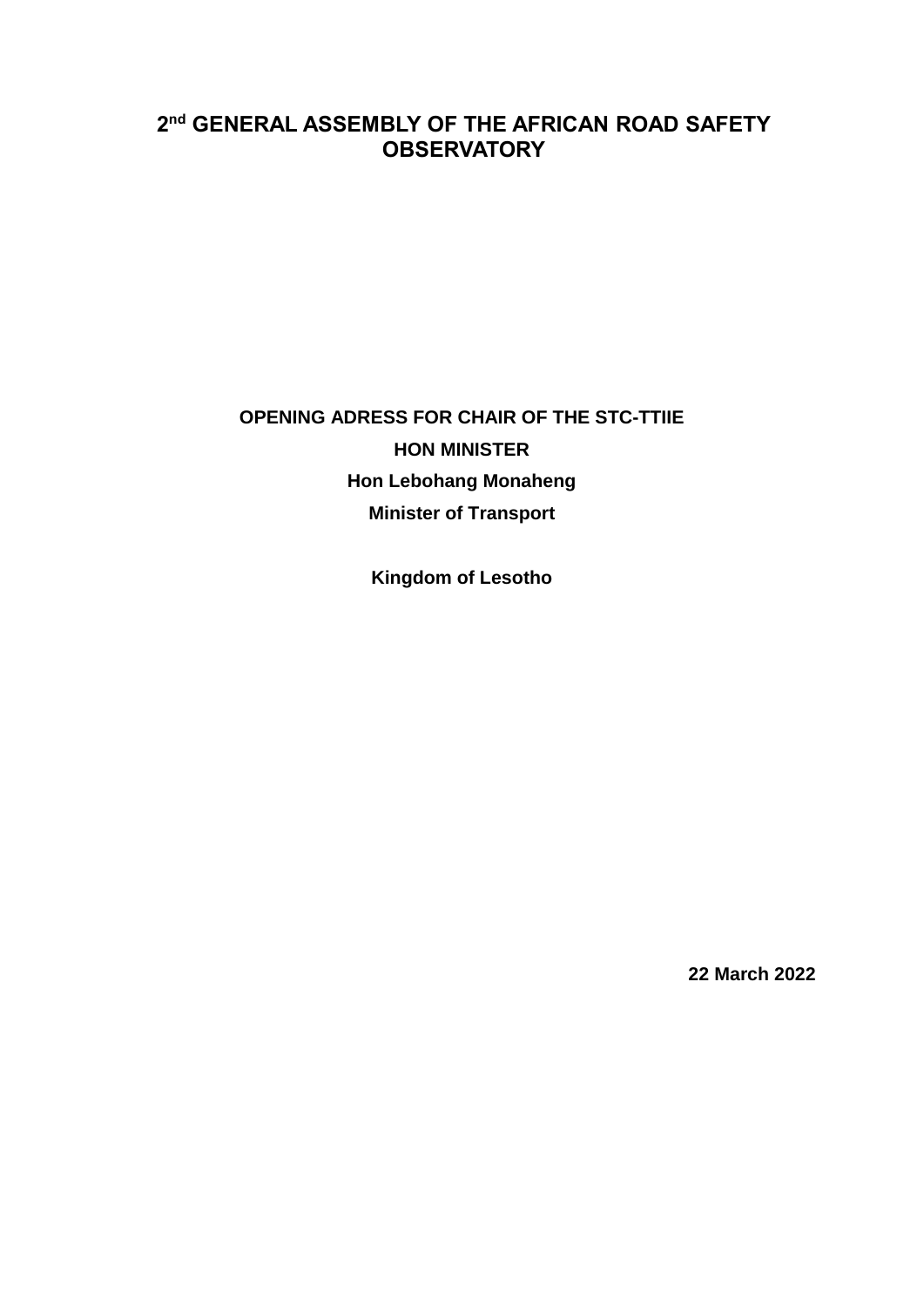- H.E Dr Amani Abou-Zeid, AU Commissioner for Infrastructure and Energy
- Mr. Jean Todt, UN Special Envoy for Road Safety & FIA president
- The Representative of the UNECA
- **Distinguish friends of Road Safety:**

**1.** Allow me first to convey the gratitude of the African Union Commission, the UNECA, the WB and partners for organizing this important 2<sup>nd</sup> general Assembly of the African Road Safety Observatory.

**2.** As you may recall, the new decade for road safety proclaimed by the United Nation's General Assembly in August 2020, oblige all stakeholders for action. For Africa, it is time to save almost 300,000 lives annually. The importance of accurate and timely road safety data cannot be over emphasized.

- $\Diamond$
- Distinguish participants,

**3.** Althougth it is runing on a transitional institutional basis, the African Road Safety Observatory is already achieving prominent results after only three years of work. Let me highlight some of these achievements. First, the ARSO is connecting. In fact, at least 44 of the 55 African countries have participated in one or more of ARSO-related meetings. Also 6 African countries are actively participating in the Transitional Steering Committee that oversees progress of the 2018-2021 ARSO Working Plan. 25 African countries have already formally designated a National Data Coordinator which is to be the link between the regional observatory and national data systems, the first ever report of the ARSO has been issued.

**4.** Secondly, *the African Road Safety Observatory has fostered*:

- An agreement between countries on minimum crash-related variables to be shared between countries,
- Workshops with WHO and National Data Coordinators to address the most limiting data element for Africa,
- Participation with WHO in Global data collection on non-crash related efforts,
- Gathering of the first African road safety report over the past months.
- Piloting data collection platform tool that WHO intends to use for Global Status reports
- Initial talks with EU to set up communication links between vehicle registration databases to allow better identification of vehicles imported into Africa

**5.** I would like to thank all the partners that are working actively to ensure the the African Road Safety Observatory is up and running. Allow me to thank our key partners namely: the World Bank, the United Nation Economic Commission for Africa, the "Federation Internationale de l'Automobile", the European Union, the African Transport Policy Programme, the World Health Organisation, and all the others.

The African Union Commission recognised the urgency of establishing a permanent institutional status and sustainable financing of the ARSO. For this reason, during its recent ordinary ministerial meeting of the STC-TTIIE, the Ministers responsible for road safety urged the AUC to produce the institutional, legal and financial implications of the ARSO.